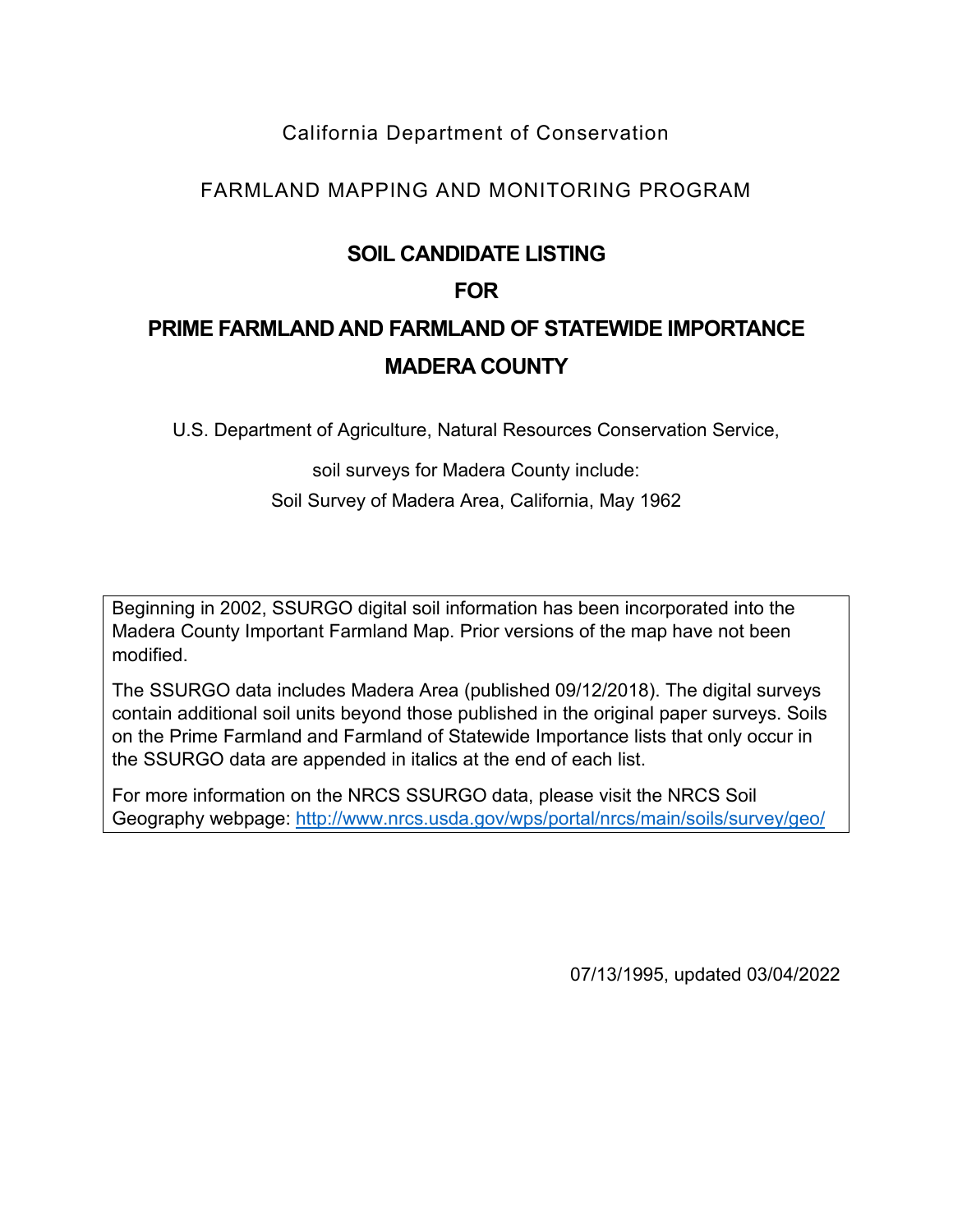#### MADERA COUNTY PRIME FARMLAND SOILS

THESE SOIL MAPPING UNITS MEET THE CRITERIA FOR PRIME FARMLAND AS OUTLINED IN THE U.S. DEPARTMENT OF AGRICULTURE'S LAND INVENTORY AND MONITORING (LIM) PROJECT FOR THE *MADERA AREA*, SOIL SURVEY.

### MADERA AREA

| <b>SYMBOL</b> | <b>NAME</b>                                                                                       |
|---------------|---------------------------------------------------------------------------------------------------|
| AtA           | Atwater loamy sand, 0 to 3 percent slopes                                                         |
| AtB           | Atwater loamy sand, 3 to 8 percent slopes                                                         |
| AwA           | Atwater loamy sand, moderately deep and deep over hardpan, 0 to 3<br>percent slopes               |
| AwB           | Atwater loamy sand, moderately deep and very deep over hardpan, 3 to<br>8 percent slopes          |
| <b>BeA</b>    | Bear Creek loam, 0 to 3 percent slopes                                                            |
| <b>BfA</b>    | Borden fine sandy loam, 0 to 1 percent slopes                                                     |
| <b>BkA</b>    | Borden fine sandy loam, slightly saline-alkali, 0 to 1 percent slopes                             |
| <b>BmA</b>    | Borden loam, 0 to 1 percent slopes                                                                |
| <b>BoA</b>    | Borden loam, slightly saline-alkali, 0 to 1 percent slopes                                        |
| CeA           | Chino clay loam, 0 to 1 percent slopes                                                            |
| CeaA          | Chino clay loam, slightly saline-alkali, 0 to 1 percent slopes                                    |
| <b>CfA</b>    | Chino fine sandy loam, 0 to 1 percent slopes                                                      |
| CfaA          | Chino fine sandy loam, slightly saline-alkali, 0 to 1 percent slopes                              |
| CgA           | Chino loam, 0 to 1 percent slopes                                                                 |
| CgaA          | Chino loam, slightly saline-alkali, 0 to 1 percent slopes                                         |
| CmA           | Columbia fine sandy loam, 0 to 1 percent slopes                                                   |
| CmtA          | Columbia fine sandy loam, moderately deep and deep over Temple<br>soils, 0 to 1 percent slopes    |
| CoA           | Columbia loamy sand, 0 to 1 percent slopes                                                        |
| CotA          | Columbia loamy sand, over Temple soils, 0 to 1 percent slopes                                     |
| CpA           | Columbia sandy loam, 0 to 1 percent slopes                                                        |
| CrB           | Columbia soils, channeled, 0 to 8 percent slopes                                                  |
| FaA           | Foster clay loam, 0 to 1 percent slopes                                                           |
| FaaA          | Foster clay loam, slightly saline-alkali, 0 to 1 percent slopes                                   |
| <b>FbA</b>    | Foster loams, 0 to 1 percent slopes                                                               |
| FbaA          | Foster loams, slightly saline-alkali, 0 to 1 percent slopes                                       |
| FbeA          | Foster loams, moderately deep and deep over Temple soils, 0 to 1<br>percent slopes                |
| GaA           | Grangeville fine sandy loam, 0 to 1 percent slopes                                                |
| GbA           | Grangeville fine sandy loam, slightly saline-alkali, 0 to 1 percent slopes                        |
| GeA           | Grangeville fine sandy loam, moderately deep and deep over Temple<br>soils, 0 to 1 percent slopes |
| GfA           | Grangeville fine sandy loam, deep over hardpan, 0 to 1 percent slopes                             |
| GhA           | Grangeville fine sandy loam, deep over alkali hardpan, 0 to 1 percent<br>slopes                   |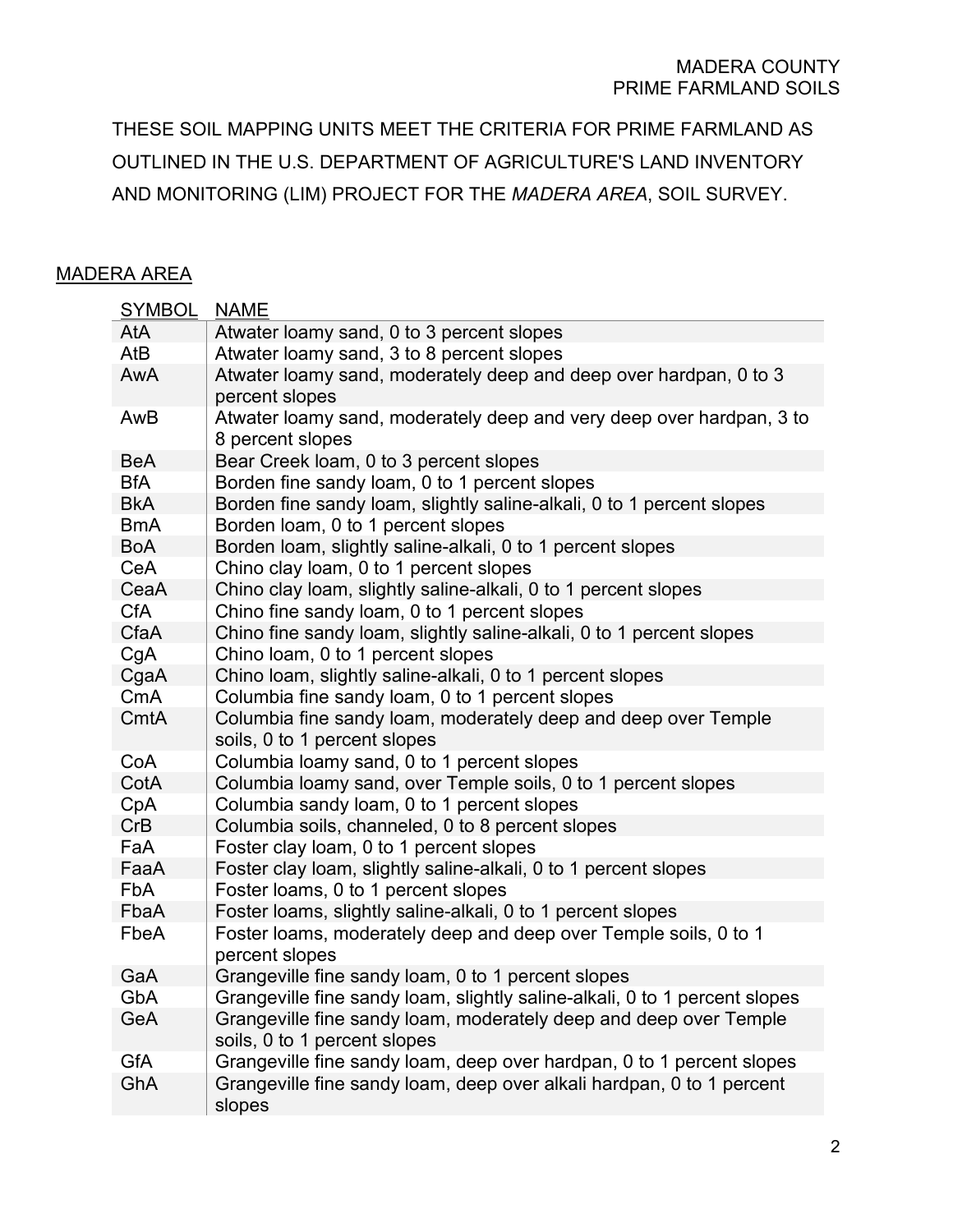| <b>SYMBOL</b> | <b>NAME</b>                                                                            |
|---------------|----------------------------------------------------------------------------------------|
| <b>GkA</b>    | Grangeville fine sandy loam, deep over alkali hardpan, slightly saline-                |
|               | alkali, 0 to 1 percent slopes                                                          |
| GmA           | Grangeville sandy loam, 0 to 1 percent slopes                                          |
| GnA           | Grangeville sandy loam, slightly saline-alkali, 0 to 1 percent slopes                  |
| GrA           | Greenfield coarse sandy loam, 0 to 3 percent slopes                                    |
| GrB           | Greenfield coarse sandy loam, 3 to 8 percent slopes                                    |
| <b>GsA</b>    | Greenfield fine sandy loam, 0 to 3 percent slopes                                      |
| GsB           | Greenfield fine sandy loam, 3 to 8 percent slopes                                      |
| GuA           | Greenfield sandy loam, 0 to 3 percent slopes                                           |
| GuB           | Greenfield sandy loam, 3 to 8 percent slopes                                           |
| <b>GvA</b>    | Greenfield sandy loam, moderately deep and deep over hardpan, 0 to 3                   |
|               | percent slopes                                                                         |
| GvB           | Greenfield sandy loam, moderately deep and deep over hardpan, 3 to 8<br>percent slopes |
| HaA           | Hanford fine sandy loam, 0 to 1 percent slopes                                         |
| HeB           | Hanford gravelly sandy loam, 3 to 8 percent slopes                                     |
| <b>HfA</b>    | Hanford sandy loam, 0 to 3 percent slopes                                              |
| <b>MmA</b>    | Marguerite clay loam, 0 to 3 percent slopes                                            |
| MoA           | Marguerite loam, 0 to 3 percent slopes                                                 |
| MrA           | Marguerite loam, slightly saline-alkali, 0 to 3 percent slopes                         |
| PaA           | Pachappa fine sandy loam, 0 to 1 percent slopes                                        |
| <b>PbA</b>    | Pachappa fine sandy loam, slightly saline-alkali, 0 to 1 percent slopes                |
| <b>PcA</b>    | Pachappa sandy loam, 0 to 1 percent slopes                                             |
| <b>PdA</b>    | Pachappa sandy loam, slightly saline-alkali, 0 to 1 percent slopes                     |
| PeA           | Pachappa sandy loam, moderately deep and deep over hardpan, slightly                   |
|               | saline-alkali, 0 to 1 percent slopes                                                   |
| RaA           | Ramona sandy loam, 0 to 3 percent slopes                                               |
| RaB           | Ramona sandy loam, 3 to 8 percent slopes                                               |
| <b>RbA</b>    | Ramona sandy loam, deep over hardpan, 0 to 3 percent slopes                            |
| TaA           | Temple clay, 0 to 1 percent slopes                                                     |
| TbA           | Temple clay loam, 0 to 1 percent slopes                                                |
| <b>TcA</b>    | Temple clay loam, slightly saline, 0 to 1 percent slopes                               |
| <b>TdA</b>    | Temple loam, 0 to 1 percent slopes                                                     |
| TeA           | Temple loam, slightly saline, 0 to 1 percent slopes                                    |
| VaA           | Visalia fine sandy loam, 0 to 1 percent slopes                                         |
| VdA           | Visalia sandy loam, 0 to 3 percent slopes                                              |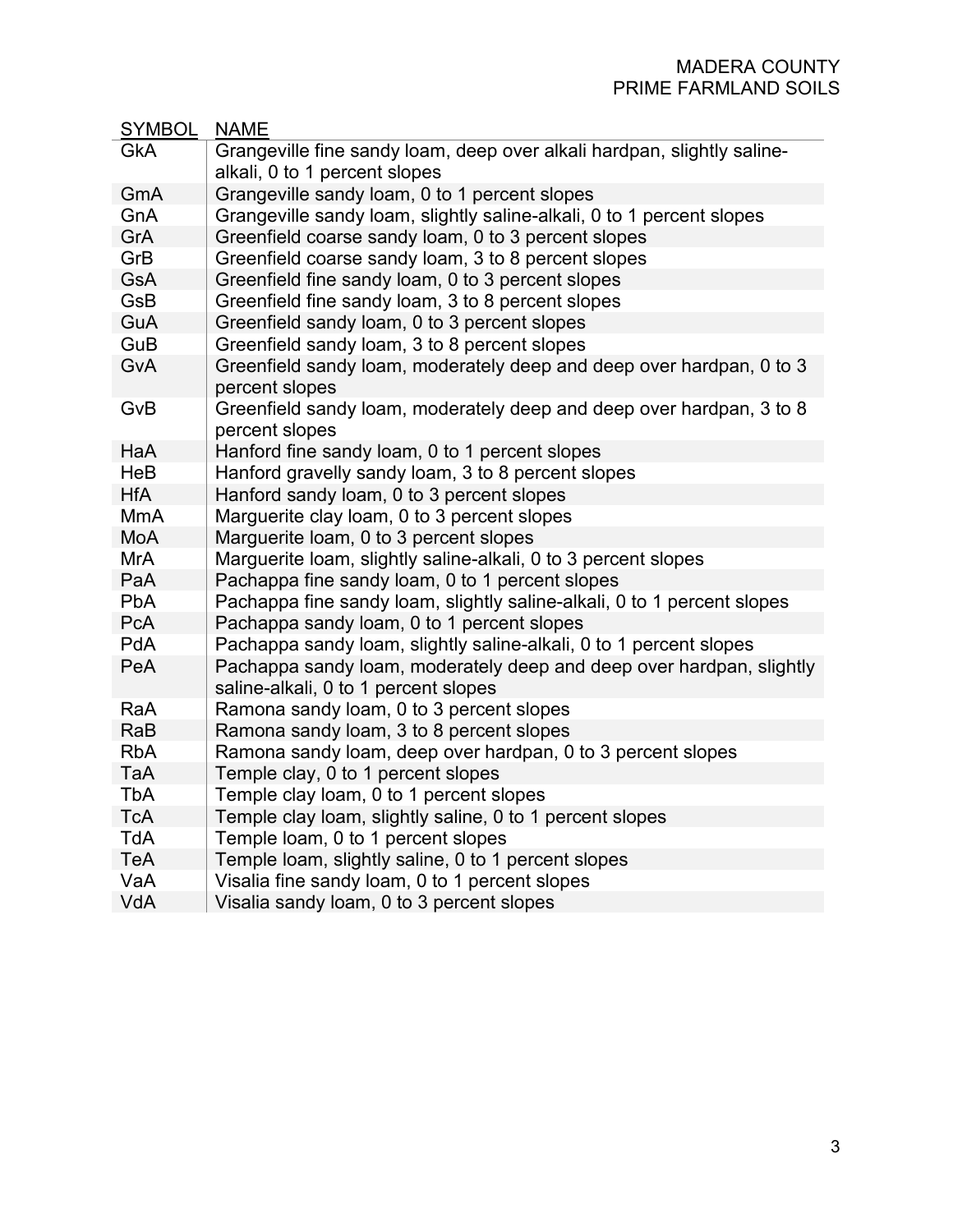### MADERA COUNTY FARMLAND OF STATEWIDE IMPORTANCE SOILS

THESE SOIL MAPPING UNITS MEET THE CRITERIA FOR FARMLAND OF STATEWIDE IMPORTANCE AS OUTLINED IN THE U.S. DEPARTMENT OF AGRICULTURE'S LAND INVENTORY AND MONITORING (LIM) PROJECT FOR THE *MADERA AREA*, SOIL SURVEY.

### MADERA AREA

| <b>SYMBOL</b> | <b>NAME</b>                                                                                                  |
|---------------|--------------------------------------------------------------------------------------------------------------|
| <b>AdB</b>    | Ahwahnee and Vista coarse sandy loams, 3 to 8 percent slopes                                                 |
| <b>BuA</b>    | Buchenau fine sandy loam, 0 to 3 percent slopes                                                              |
| <b>B</b> vA   | Buchenau fine sandy loam, slightly saline-alkali, 0 to 3 percent slopes                                      |
| <b>BzA</b>    | Buchenau loam, 0 to 3 percent slopes                                                                         |
| CaA           | Cajon loamy sand, 0 to 1 percent slopes                                                                      |
| CaaA          | Cajon loamy sand, slightly saline-alkali, 0 to 1 percent slopes                                              |
| CabA          | Cajon loamy sand, moderately saline-alkali, 0 to 1 percent slopes                                            |
| CbaB          | Calhi loamy sand, slightly alkali, 0 to 8 percent slopes                                                     |
| CbbB          | Calhi loamy sand, moderately alkali, 0 to 8 percent slopes                                                   |
| CcaA          | Calhi loamy sand, moderately deep and deep over silt, slightly saline-<br>alkali, 0 to 3 percent slopes      |
| CcaB          | Calhi loamy sand, moderately deep and deep over silt, slightly saline-<br>alkali, 3 to 8 percent slopes      |
| CcbA          | Calhi loamy sand, moderately deep and deep over silt, moderately<br>saline-alkali, 0 to 3 percent slopes     |
| CcbB          | Calhi loamy sand, moderately deep and deep over silt, moderately<br>saline-alkali, 3 to 8 percent slopes     |
| CebA          | Chino clay loam, moderately saline-alkali, 0 to 1 percent slopes                                             |
| <b>CfbA</b>   | Chino fine sandy loam, moderately saline-alkali, 0 to 1 percent slopes                                       |
| CgbA          | Chino loam, moderately saline-alkali, 0 to 1 percent slopes                                                  |
| CmdA          | Columbia fine sandy loam, moderately deep and deep over hardpan, 0<br>to 1 percent slopes                    |
| CpdA          | Columbia sandy loam, moderately deep over sand, 0 to 1 percent slopes                                        |
| <b>CtB</b>    | Cometa loam, 3 to 8 percent slopes                                                                           |
| <b>DeA</b>    | Delhi sand, 0 to 3 percent slopes                                                                            |
| <b>DeB</b>    | Delhi sand, 3 to 8 percent slopes                                                                            |
| <b>DmA</b>    | Dinuba fine sandy loam, 0 to 1 percent slopes                                                                |
| <b>DoA</b>    | Dinuba loam, 0 to 1 percent slopes                                                                           |
| FabA          | Foster clay loam, moderately saline-alkali, 0 to 1 percent slopes                                            |
| FbbA          | Foster loams, moderately saline-alkali, 0 to 1 percent slopes                                                |
| FbdA          | Foster loams, sandy substratum, 0 to 1 percent slopes                                                        |
| FcbA          | Foster loams, moderately deep and deep over Temple soils, moderately<br>saline-alkali, 0 to 1 percent slopes |
| GcA           | Grangeville fine sandy loam, over Traver soils, 0 to 1 percent slopes                                        |